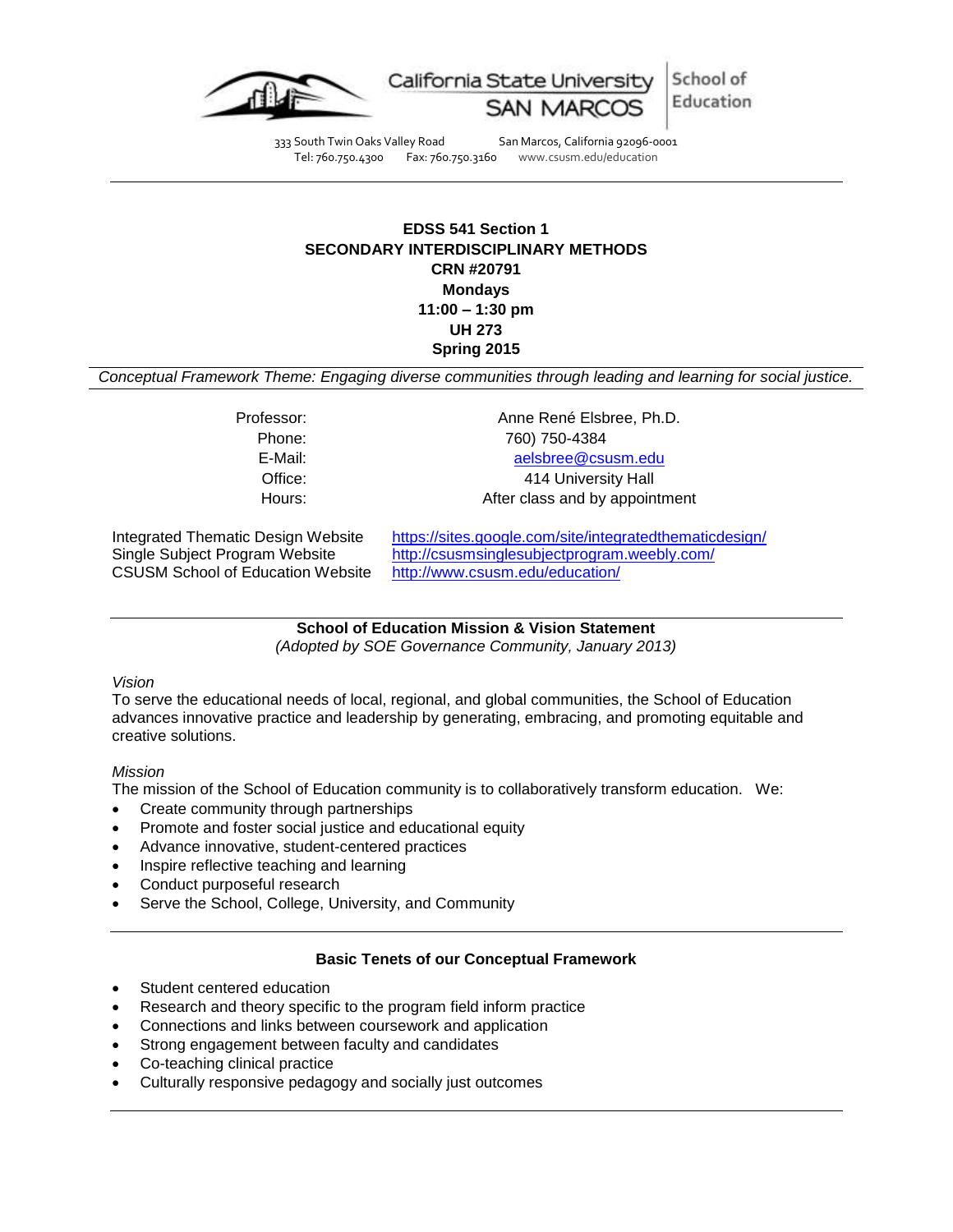## **TABLE OF CONTENTS**

## **1. COURSE DESCRIPTION**

<span id="page-1-0"></span>EDSS 541: Interdisciplinary Secondary Methods will prepare credential candidates to design interdisciplinary and integrated curriculum for middle and high school students.

#### **Course Prerequisites**

Admission to Single Subject Program, EDUC 350, EDUC 364, EDUC 422, EDSS 511, EDSS 521 & EDSS 555

#### **Objectives**

This course will prepare credential candidates to design interdisciplinary and integrated curriculum. Credential Candidates will work in interdisciplinary teams to create an Interdisciplinary-Integrated Thematic Unit (ITU). The ITU teams will be organized by actual school sites and adapted according to the expertise of the team and culture of the school site. Each team will integrate a common theme and at the same time incorporate individual subject matter, content standards and pedagogical knowledge. In addition, the design of the ITU will take into consideration needs specific to their assigned school site and the student population.

This course will build on knowledge in basic lesson planning (Universal Lesson Plan Design) and incorporate differentiation to meet individual student needs (students learning English, students with special education needs as well as students that are gifted or talented).

#### **Enduring Understandings**

Credential candidates will understand how:

- 1. Personal (private) and philosophical/theoretical (public) perspectives impact curriculum development;
- 2. Structured, process approach for designing interdisciplinary-integrated thematic units;
- 3. To develop and implement an ITU in a school setting;
- 4. To practice, integrate and model the elements of effective collaborative, cooperative co-teaching practices.

#### **Essential Questions**

- 1. How can educators effectively collaborate?
- 2. How can curriculum and instruction be integrated to increase learning for ALL students?
- 3. What inclusion strategies are most effective in an ITU curriculum?

#### **Required Readings**

#### [http://cc.csusm.edu](http://cc.csusm.edu/) <http://www.csusm.edu/ids/calm/>

This course has been CALMed: All readings will be provided electronically to minimize the cost of learning materials for candidates. The readings will be provided through the Cougar Course Moodle.

#### **Recommended/Optional Texts:**

## **Both books are available in Kellogg Library**

Kaye, Cathryn Berger. (2004 or 2011). *A Complete Guide to Service Learning.* Minneapolis, MN: Free Spirit.

Roberts, P. & Kellough, R. (2008). *Guide to Interdisciplinary Thematic Units.* Upper Saddle River, NJ: Pearson.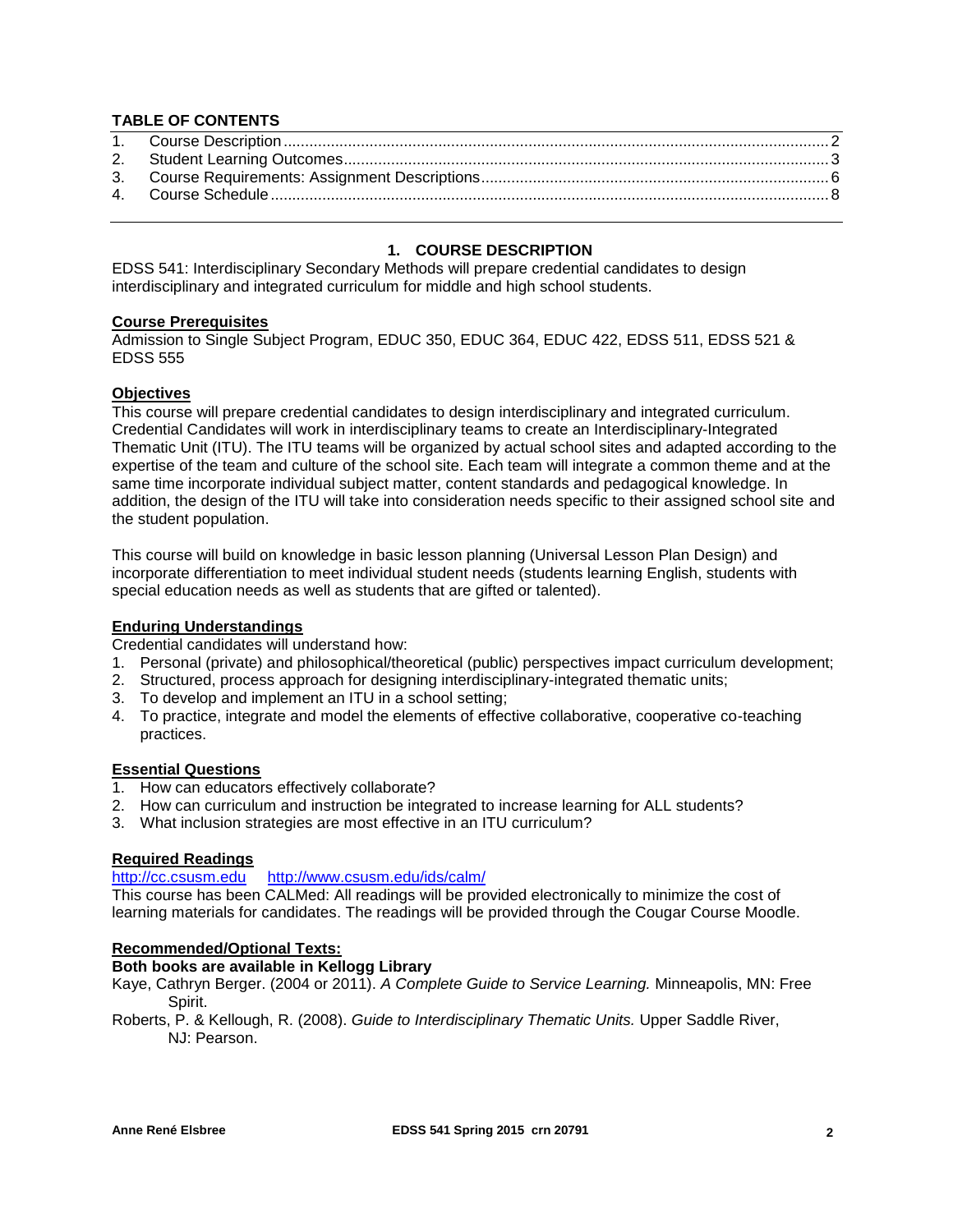## **Authorization to Teach English Learners**

This credential program has been specifically designed to prepare teachers for the diversity of languages often encountered in California public school classrooms. The authorization to teach English learners is met through the infusion of content and experiences within the credential program, as well as additional coursework. Teacher candidates successfully completing this program receive a credential with authorization to teach English learners. *(Approved by CCTC in SB 2042 Program Standards, August 02.)*

## **2. STUDENT LEARNING OUTCOMES**

<span id="page-2-0"></span>Teacher candidates are required to meet competency in the Teacher Performance Expectations through a TPE Portfolio, Teacher Performance Assessments, Professional Dispositions Assessments and course assignments: Integrated Thematic Unit, Individual Education Plan and Forum Posts.

## **Teacher Performance Expectation (TPE) Competencies**

The course objectives, assignments, and assessments have been aligned with the CTC standards for Single Subject Credential. This course is designed to help teachers seeking a California teaching credential to develop the skills, knowledge, and attitudes necessary to assist schools and district in implementing effective programs for all students. The successful candidate will be able to merge theory and practice in order to realize a comprehensive and extensive educational program for all students. This course will emphasize the following TPEs:

## **TPE 2** - **Monitoring Student Learning During Instruction**

- *1. Determining student progress toward achieving the state-adopted academic content standards*
- *2. Using instructional strategies and techniques to support students' learning*

# **TPE 5 - Student Engagement**

- *1. Understanding of academic learning goals*
- *2. Ensuring active and equitable participation*
- 3. *Monitoring student progress and extending student thinking*

#### **TPE 6D - Special Education**

- *1. Articulating rationale for inclusive education for all students*
- *2. Understanding and applying principles of universal design to differentiate instruction*
- *3. Developing modifications and adaptations in curriculum assessment and instruction for students with special needs*
- 4. *Understanding of roles and responsibilities as members of SST & IEP Teams*
- 5. *Collaborating with others to plan, teach and assess students with special characteristics*

## **TPE 10 - Instructional Time**

- *1. Appropriately allocating instructional time*
- *2. Effectively and efficiently managing instructional time*

#### **TPE 14 - Educational Technology**

*Addressing the ISTE National Educational Technology Standards for Teachers [www.iste.org](http://www.iste.org/)*

- 1. Facilitate and Inspire Student Learning and Creativity
- 2. Design and Develop Digital Age Learning Experiences and Assessments
- 3. Model Digital Age Work and Learning
- 4. Promote and Model Digital Citizenship and Responsibility
- 5. Engage in Professional Growth and Leadership

## **California Teacher Performance Assessment (CalTPA)**

Beginning July 1, 2008 all California credential candidates must successfully complete a state-approved system of teacher performance assessment (TPA), to be embedded in the credential program of preparation. At CSUSM this assessment system is called the CalTPA or the TPA for short.

To assist your successful completion of the TPA, a series of informational seminars are offered over the course of the program. TPA related questions and logistical concerns are to be addressed during the seminars. Your attendance to TPA seminars will greatly contribute to your success on the assessment.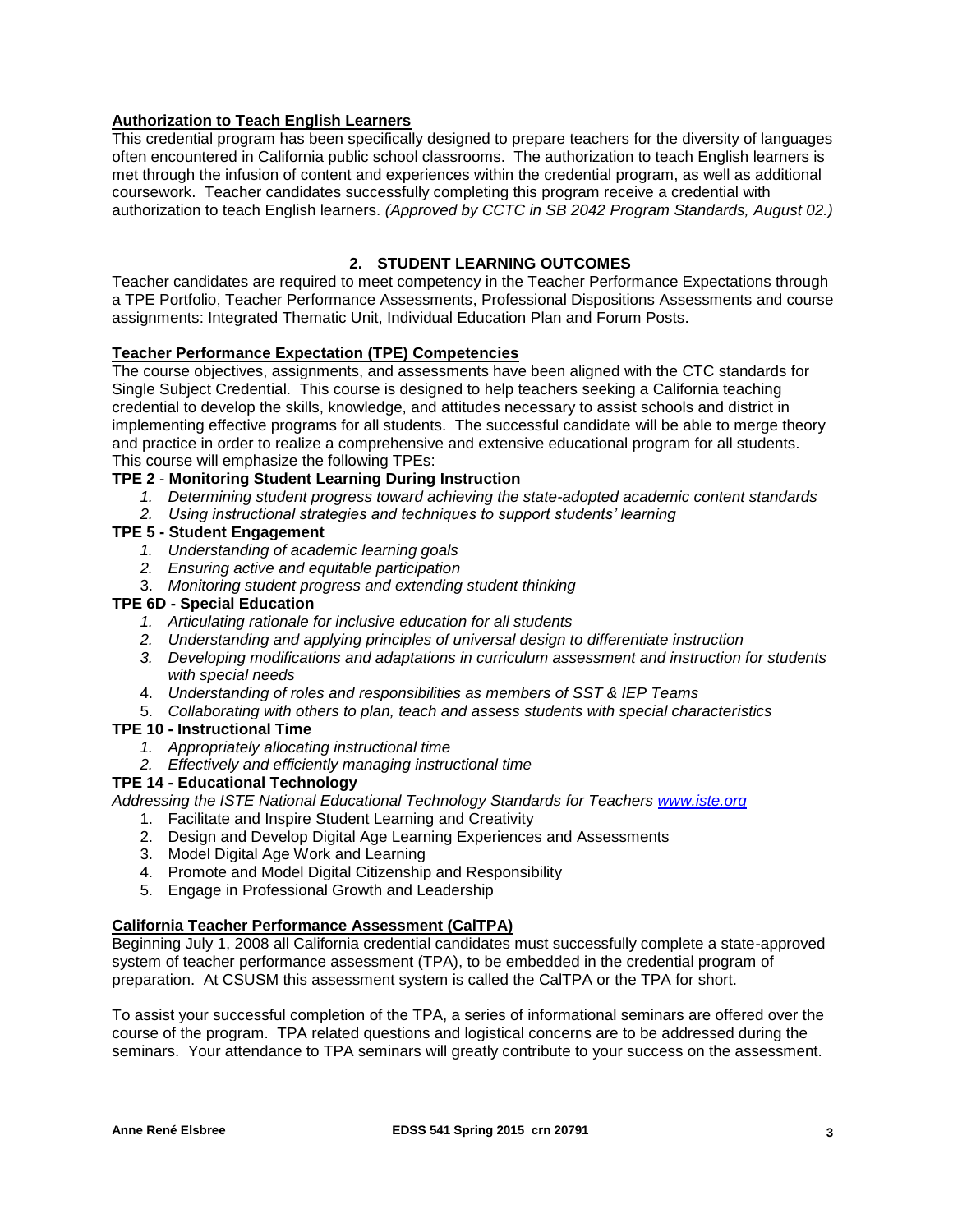Additionally, SOE classes use common pedagogical language, lesson plans (lesson designs), and unit plans (unit designs) in order to support and ensure your success on the TPA and more importantly in your credential program.

The CalTPA Candidate Handbook, TPA seminar schedule, and other TPA support materials can be found on the SoE website:<http://www.csusm.edu/education/CalTPA/ProgramMaterialsTPA.html>

### **Assessment of Professional Dispositions**

Assessing a candidate's dispositions within a professional preparation program is recognition that teaching and working with learners of all ages requires not only specific content knowledge and pedagogical skills, but positive attitudes about multiple dimensions of the profession. The School of Education has identified six dispositions – social justice and equity, collaboration, critical thinking, professional ethics, reflective teaching and learning, and life-long learning—and developed an assessment rubric. For each dispositional element, there are three levels of performance - *unacceptable*, *initial target*, and *advanced target*. The description and rubric for the three levels of performance offer measurable behaviors and examples.

The assessment is designed to provide candidates with ongoing feedback for their growth in professional dispositions and includes a self-assessment by the candidate. The dispositions and rubric are presented, explained and assessed in one or more designated courses in each program as well as in clinical practice. Based upon assessment feedback candidates will compose a reflection that becomes part of the candidate's Teaching Performance Expectation portfolio. Candidates are expected to meet the level of *initial target* during the program.

## **Course Assignments**

There are three main assignments for this course:

- 1. Lesson Action Research
- 2. Integrated Thematic Unit
- 3. Individual Education Plan.

Details of the assignments are under the Course Requirements section.

## **School of Education Attendance Policy**

Due to the dynamic and interactive nature of courses in the School of Education, all teacher candidates are expected to attend all classes and participate actively. At a minimum, teacher candidates must attend more than 80% of class time, or s/he may not receive a passing grade for the course at the discretion of the instructor. Individual instructors may adopt more stringent attendance requirements. Should the teacher candidate have extenuating circumstances, s/he should contact the instructor as soon as possible. *(Adopted by the SOE Governance Community, December, 1997.)*

#### **Instructor Application of the Attendance Policy**

This course and teaching in general are participatory; therefore, *your attendance and participation are mandatory.* Students are expected to attend all live sessions during the course and to fully participate in online sessions. There will be 11 sessions face-to-face with 5 sessions online with (week 1, week 5 and week 9.10 & 11). Online assignments must be complete to earn credit for the online sessions.

Absences and late arrivals/early departures will affect the final grade much as it would affect evaluation in the work place. *One absence, late arrival or early departure is allowed without penalty. Additional full and partial absences will reduce your grade by 5% each.* For example, if a student is late to one class and she is absent for another class, the student will have 5 points deducted from her overall grade. If another student is absent one day and he is late 2 other days, the student will have his overall grade reduced by 10%.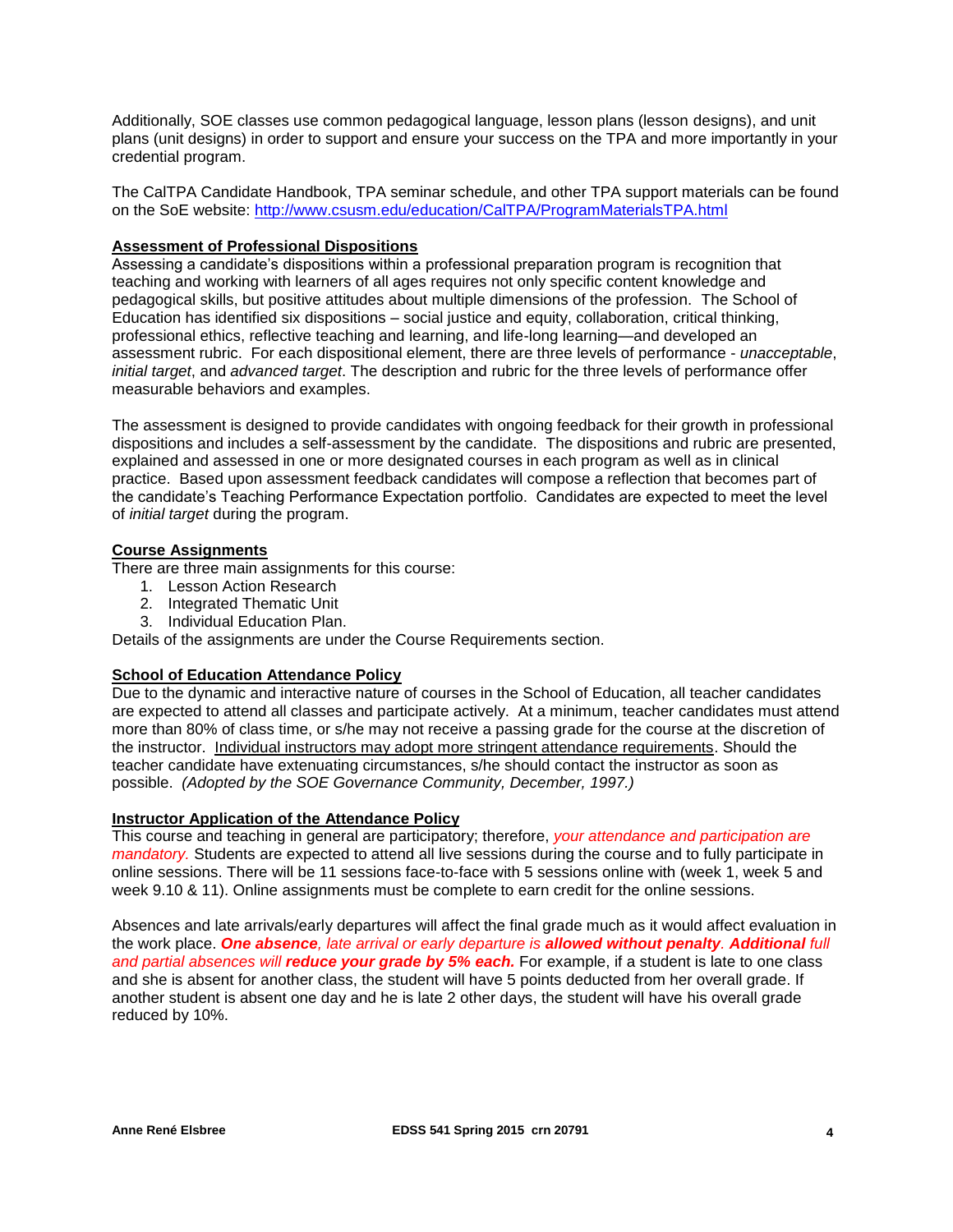*No assignments will be accepted late.* Late assignments and resubmissions will not be accepted and no assignments will be accepted for the day of an absence. No make up assignment or extra credit assignments will be accepted. In the teaching profession, paperwork, reports, etc. due to the state, district, or school office must be submitted by the deadline and in the correct format. This is our expectation as well.

#### **Teacher Candidates with Disabilities Requiring Reasonable Accommodations**

Teacher candidates with disabilities who require reasonable accommodations must be approved for services by providing appropriate and recent documentation to the Office of Disable Student Services (DSS). This office is located in Craven Hall 4300, and can be contacted by phone at (760) 750-4905, or TTY (760) 750-4909. Teacher candidates authorized by DSS to receive reasonable accommodations should meet with their instructor during office hours or, in order to ensure confidentiality, in a more private setting.

## **All University Writing Requirement**

The writing requirement of 2500 words will be met through the Integrated Thematic Unit, Individual Education Plan Reflections and Forum Posts.

#### **CSUSM Academic Honesty Policy**

Students will be expected to adhere to standards of academic honesty and integrity, as outlined in the Student Academic Honesty Policy. All written work and oral presentation assignments must be original work. All ideas/materials that are borrowed from other sources must have appropriate references to the original sources. Any quoted material should give credit to the source and be punctuated with quotation marks.

Teacher candidates are responsible for honest completion of their work including examinations. There will be no tolerance for infractions. If you believe there has been an infraction by someone in the class, please bring it to the instructor's attention. The instructor reserves the right to discipline any student for academic dishonesty in accordance with the general rules and regulations of the university. Disciplinary action may include the lowering of grades and/or the assignment of a failing grade for an exam, assignment, or the class as a whole.

Incidents of Academic Dishonesty will be reported to the Dean of Students. Sanctions at the University level may include suspension or expulsion from the University.

#### **Plagiarism**

As an educator, it is expected that each teacher candidate will do his/her own work, and contribute equally to group projects and processes. Plagiarism or cheating is unacceptable under any circumstances. If you are in doubt about whether your work is paraphrased or plagiarized see the Plagiarism Prevention for Students website [http://library.csusm.edu/plagiarism/index.html.](http://library.csusm.edu/plagiarism/index.html) If there are questions about academic honesty, please consult the University catalog.

#### **Use of Technology**

Candidates are expected to demonstrate competency in the use of various forms of technology (i.e. word processing, electronic mail, Moodle, use of the Internet, and/or multimedia presentations). *The Integrated Thematic Unit requires educators and students to use technology for consumption and production. Technology is a tool for learning not a learning outcome.* Keep a digital copy of all assignments for use in your teaching portfolio. All assignments will be submitted online, and some will be submitted in hard copy as well. Details will be given in class.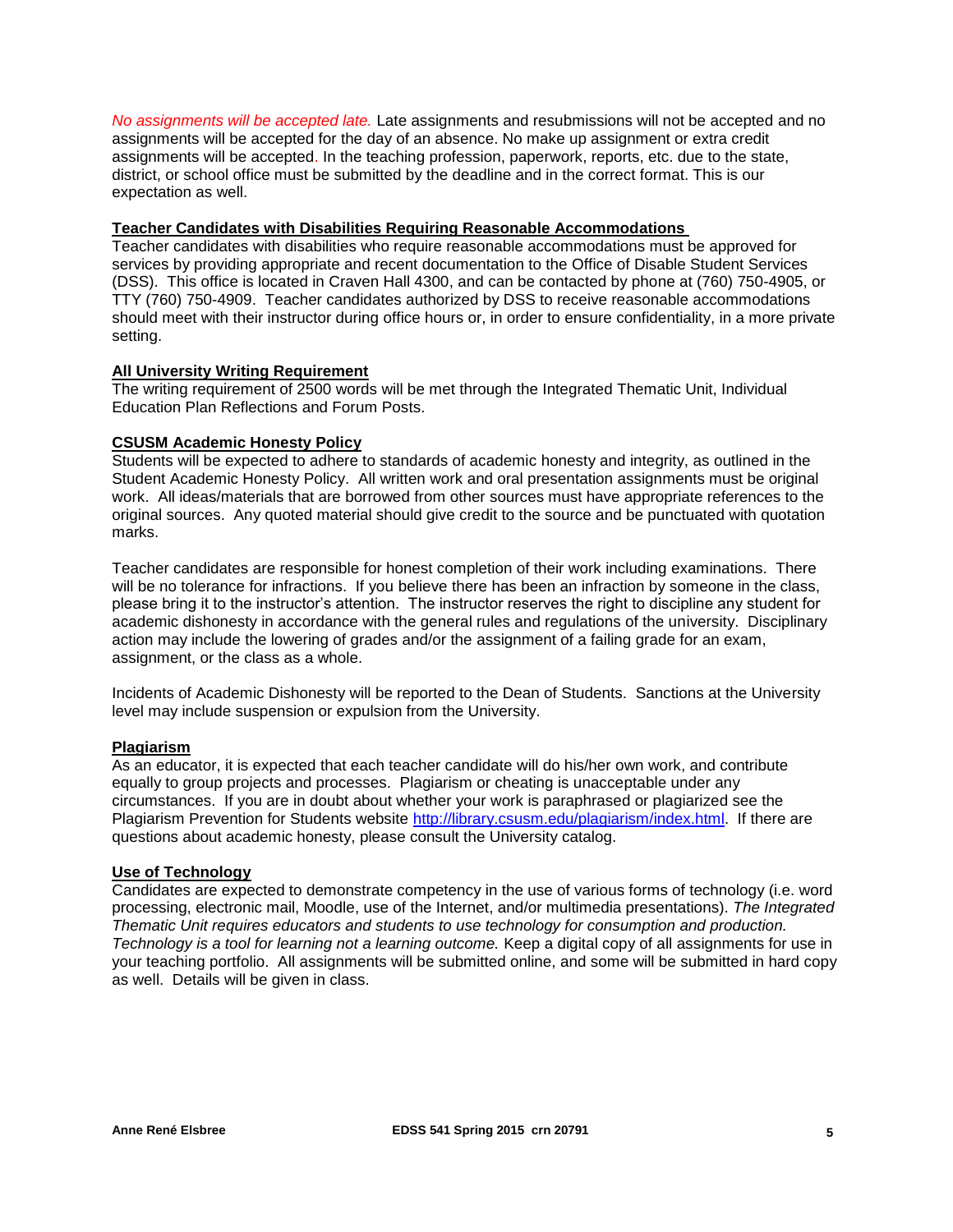## **Electronic Communication Protocol**

Electronic correspondence (email, tweets, texts…) is a part of your professional interactions. If you need to contact faculty or other teacher candidates, e-mail is often the easiest way to do so. It is my intention to respond to all received e-mails in a timely manner. If you do not hear from me in 48 hours, please contact me again. Please be reminded that electronic correspondences are a very specific form of communication, with their own form of nuances, meanings, and etiquette. For instance, an electronic message sent with all upper case letters, major typos, or slang, often communicates more than the sender originally intended. With that said, please be mindful of all electronic messages you send, to your colleagues, to faculty members in the School of Education, or to persons within the greater educational community. All electronic messages should be crafted with professionalism and care. Things to consider:

- Would I say in person what this electronic message specifically says?
- How could this electronic message be misconstrued?
- Does this electronic message represent my highest self?
- Am I sending this electronic message to avoid a face-to-face conversation?

In addition, if there is ever a concern with an electronic message I send to you, let's talk in person so we can correct any confusion.

## **3. COURSE REQUIREMENTS: ASSIGNMENT DESCRIPTIONS**

#### <span id="page-5-0"></span>**A. LESSON ACTION RESEARCH** *Total of 20 Points*

**Due Week 4 (lesson plan), Week 5 (peer review) & Week 7 (final) for 20 points**

- To help you prepare for TPA Task 3, you will conduct action research on a lesson.
- 1.) Design a lesson that includes one (1) of the following:
	- a) Anti-Bias Framework (standards) to teach social justice & equity
	- b) Student Art Production
	- c) Service Learning
	- d) Cooperative Learning with all 6 elements
- 2.) Lesson is universally designed for learning and differentiated for five specific students: a.) an English learner; b.) a student with special need; c.) a low level performing student; d.) middle level performing student; e.) a high level performing student
- 3.) Design different level content, vocabulary support, graphic organizer & rubric for the lesson
- 4.) Teach the lesson
- 5.) Collect student work from the lesson
- 6.) Analyze the student work from the lesson to determine if the students met the objective and to
- determine next steps for instruction

7.) Write reflection on the lesson

#### **B. INTEGRATED THEMATIC UNIT (ITU)** *Total of 60 Points*

| Due Week 6 (peer review), Week 7-8 (ITU website), & April 30 <sup>th</sup> ITU presentation) |                             |  |  |  |  |  |
|----------------------------------------------------------------------------------------------|-----------------------------|--|--|--|--|--|
| 1.) Home-Page to ITU Website                                                                 | <b>Week 7-8</b><br>6 points |  |  |  |  |  |
| a. Integrated Theme                                                                          |                             |  |  |  |  |  |
| b. Visual Theme Representation                                                               |                             |  |  |  |  |  |
| c. Student, Parent and Colleague Friendly                                                    |                             |  |  |  |  |  |
| d. Enduring Understandings                                                                   |                             |  |  |  |  |  |
| e. Essential Questions                                                                       |                             |  |  |  |  |  |
| f. Overview of Student Activities                                                            |                             |  |  |  |  |  |
| 2.) Unit Calendar - Separate Web Page                                                        | 8 points                    |  |  |  |  |  |
| a. Objectives                                                                                |                             |  |  |  |  |  |
| b. Standards/Framework                                                                       |                             |  |  |  |  |  |
| c. Student Activity                                                                          |                             |  |  |  |  |  |
| d. Assessment                                                                                |                             |  |  |  |  |  |
|                                                                                              |                             |  |  |  |  |  |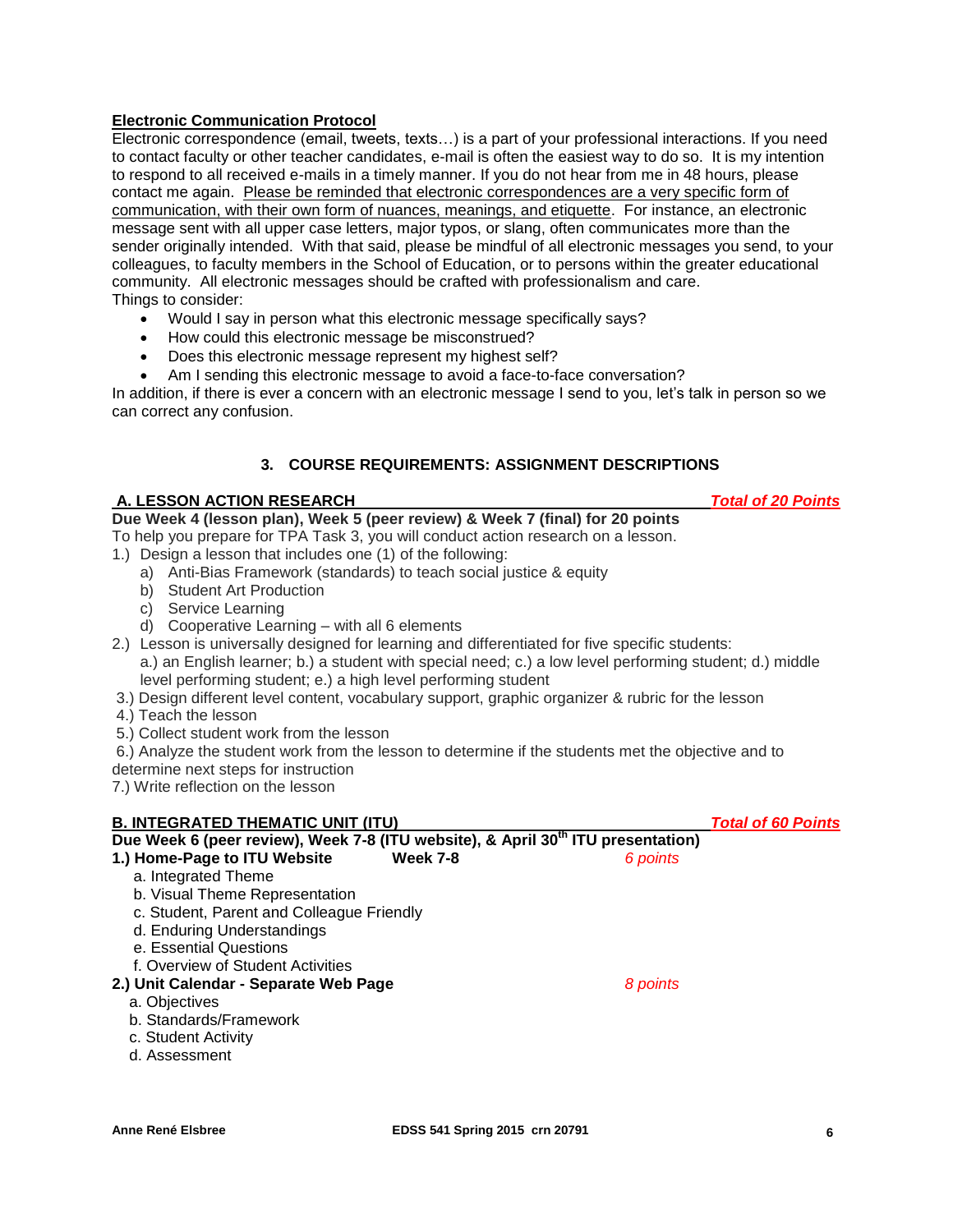### **3.) Student Activities - Separate Web Page** *16 points*

a. Social Justice & Equity (Anti-Bias Framework, content, process & product)

b. VAPA: Visual and Performing Arts (content-art consumption, process & art production)

c. Service Learning (investigations, planning, implementation, reflection & demonstration)

d. Cooperative Learning (PIGSFaceS: Positive interdependence, Individual/group accountability, Group processing, Social skills, FACE-to-face interaction, & Specific task)

| 4.) Universal Design for Learning Supports - Separate Web Page<br>a. Different Level Content<br>b. Vocabulary Development<br>c. Graphic Organizer (Beyond Vocabulary)<br>d. Multiple Intelligence Activities<br>e. Choice Assignment (Task Menu)<br>f. Rubric(s) | 18 points  |                           |  |
|------------------------------------------------------------------------------------------------------------------------------------------------------------------------------------------------------------------------------------------------------------------|------------|---------------------------|--|
| 5.) ITU Peer Review                                                                                                                                                                                                                                              | Week 6     | 10 points                 |  |
| 6.) Integrated Thematic Unit Presentation                                                                                                                                                                                                                        | April 30th | 2 points                  |  |
| <b>C. INDIVIDUAL EDUCATION PLAN (IEP) MEETING</b>                                                                                                                                                                                                                |            | <b>Total of 20 Points</b> |  |
| 1.) Attend IEP Mtg & Post Reflection                                                                                                                                                                                                                             | Week 8     | 5 points                  |  |
| 2.) IEP Meeting Role Play                                                                                                                                                                                                                                        | Week 9     | 10 points                 |  |
| 3.) Post IEP Reflection for TPE 6D                                                                                                                                                                                                                               | Week 12    | 5 points                  |  |

#### **D. ATTENDANCE/PARTICIPATION**

This course and teaching in general are participatory; therefore, *your attendance and participation are mandatory*. Students are expected to attend all live sessions during the course and to fully participate in online sessions. Absences and late arrivals/early departures will affect the final grade much as it would affect evaluation in the work place. *One absence, late arrival or early departure is allowed without penalty. Additional full and partial absences will reduce your grade by 5% each.* **No late assignments**. **Total Points Possible 100 Points**

This course is based on a possible 100-points, with the standard grading scale:

| $A = 93-100$ | $B+=87-89$    | $C+= 77-79$ |               |                    |
|--------------|---------------|-------------|---------------|--------------------|
| $A = 90-92$  | $B = 83 - 86$ | $C = 73-76$ | $D = 60 - 69$ | $F = 59$ or lower. |
|              | $B = 80-82$   | $C - 70-72$ |               |                    |

**If you do not earn a C+ or higher in this course, you must repeat course to earn your credential.**